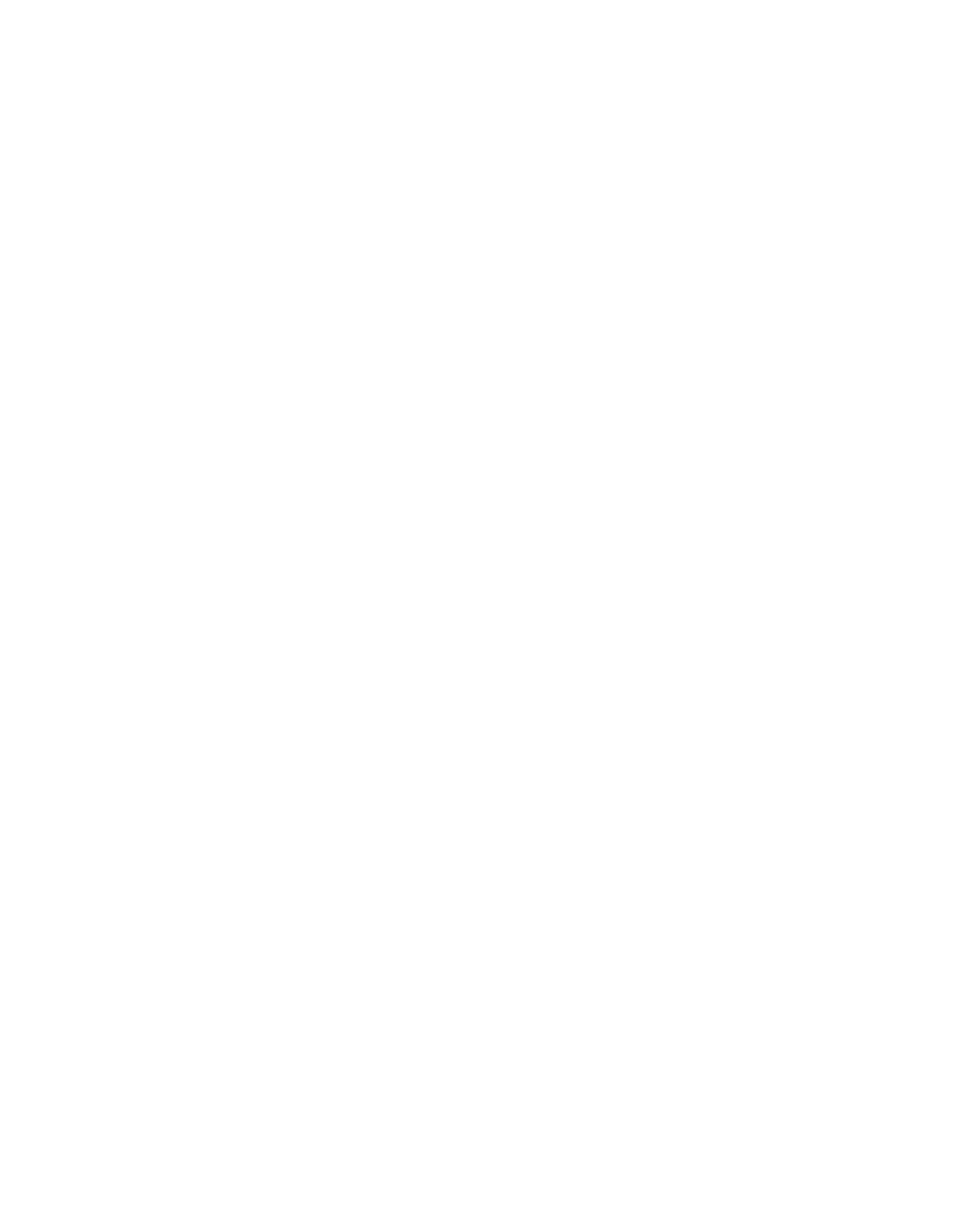# PROVINCE OF QUEBEC VILLAGE OF SENNEVILLE

BY-LAW Nº 443

# BY-LAW CONCERNING THE OCCUPATION AND MAINTENANCE OF BUILDINGS

| NOTICE OF MOTION:  | MAY 27, 2013           |
|--------------------|------------------------|
| ADOPTION:          | <b>JULY 2, 2013</b>    |
| COMING INTO FORCE: | <b>AUGUST 21, 2013</b> |

| <b>By-Law Modifications</b> |                          |  |  |
|-----------------------------|--------------------------|--|--|
| <b>By-Law number</b>        | <b>Coming into force</b> |  |  |
|                             |                          |  |  |
|                             |                          |  |  |
|                             |                          |  |  |
|                             |                          |  |  |
|                             |                          |  |  |
|                             |                          |  |  |
|                             |                          |  |  |
|                             |                          |  |  |
|                             |                          |  |  |

**THE MUNICIPAL COUNCIL DECREES THE FOLLOWING:**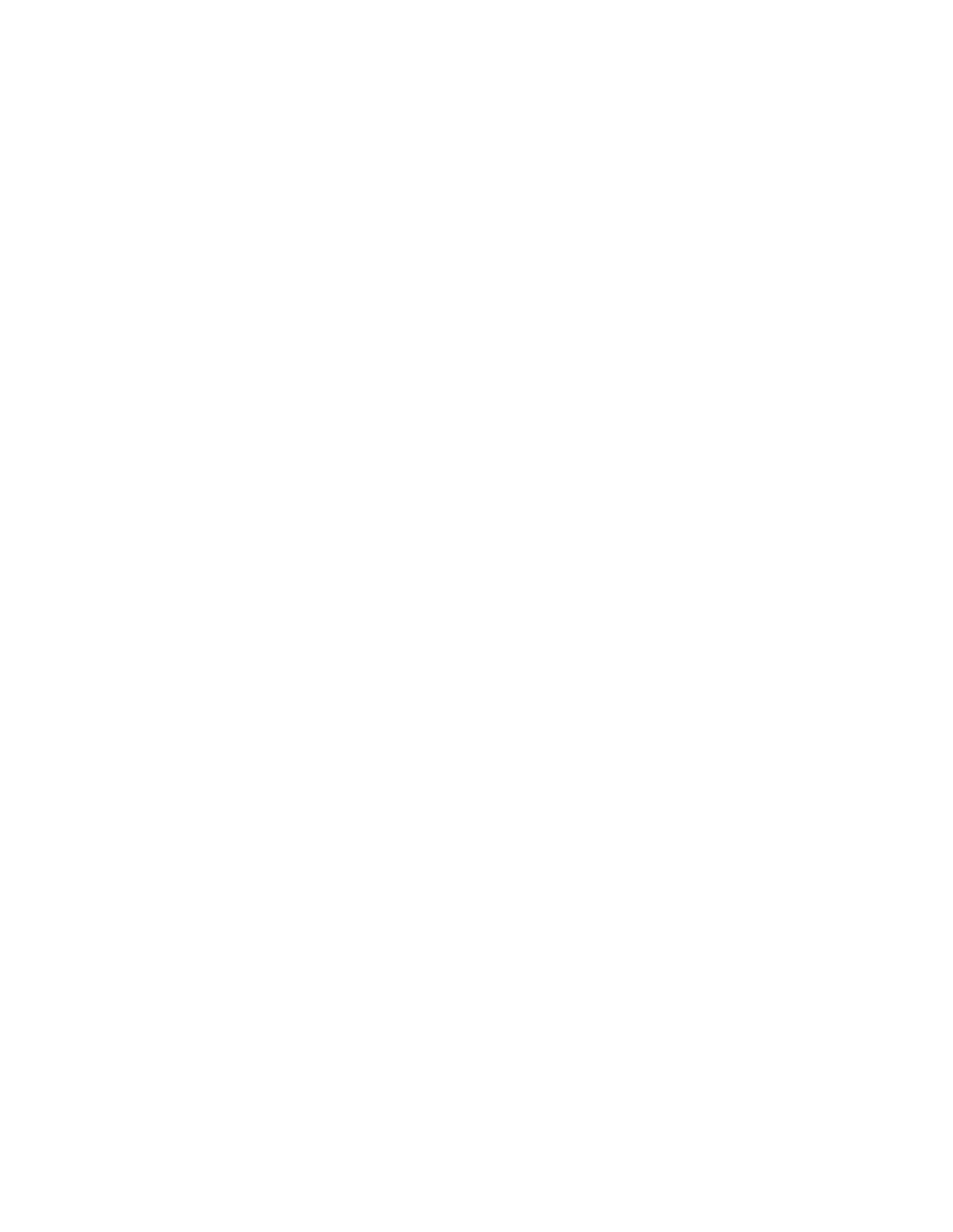

**TABLE OF CONTENTS**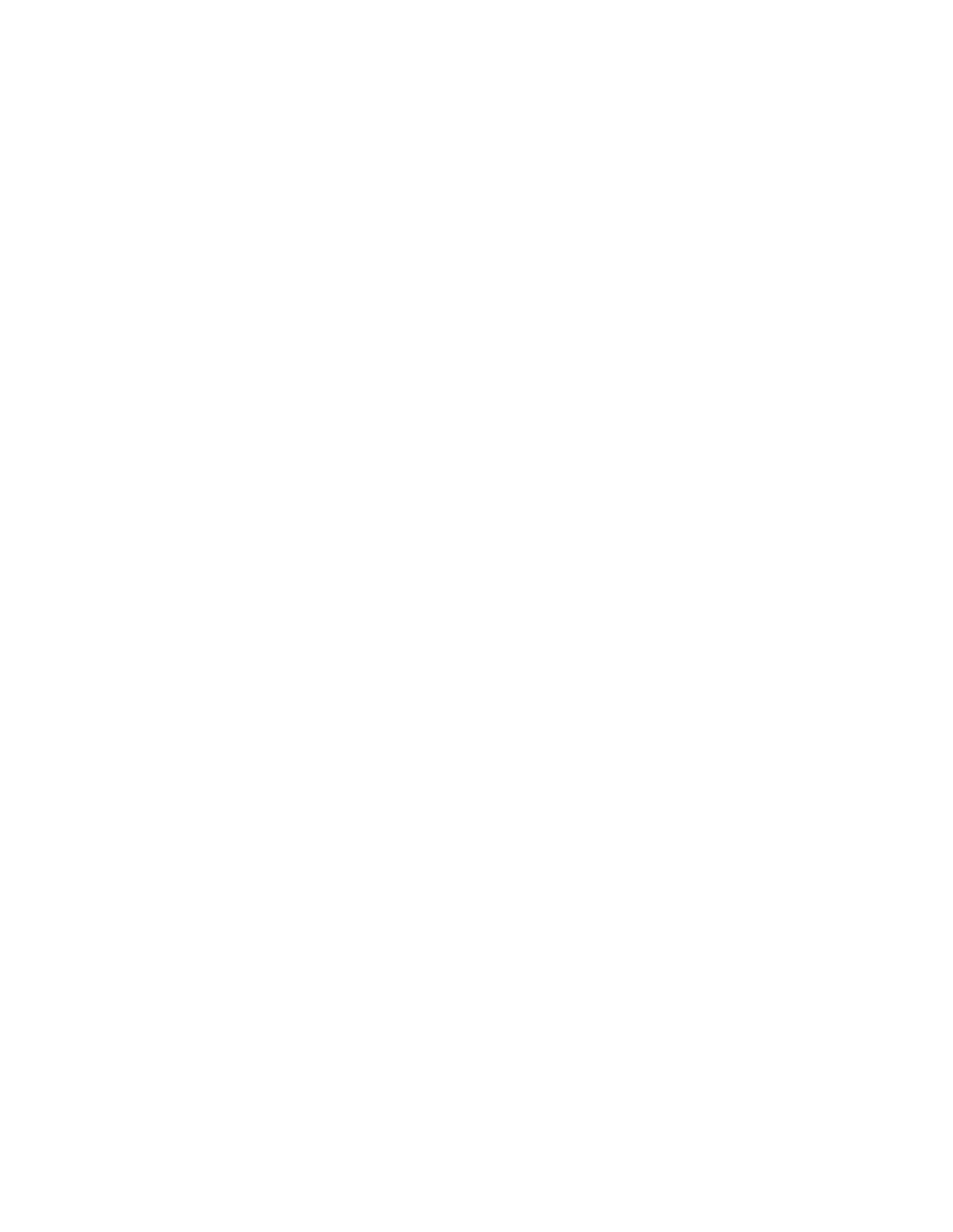# **TABLE OF CONTENTS**

# **TABLE OF CONTENTS**

| Division 1.1:                    |               |                                                                                 |  |
|----------------------------------|---------------|---------------------------------------------------------------------------------|--|
| 1.1.1<br>1.1.2<br>1.1.3<br>1.1.4 |               |                                                                                 |  |
| Division 1.2:                    |               |                                                                                 |  |
| 1.2.1<br>1.2.2                   |               |                                                                                 |  |
| Division 1.3:                    |               |                                                                                 |  |
| 1.3.1<br>1.3.2<br>1.3.3          |               |                                                                                 |  |
|                                  |               |                                                                                 |  |
|                                  |               | CHAPTER 2: Provisions Relating to the Occupation and Maintenance of a Building7 |  |
| Division 2.1:                    |               |                                                                                 |  |
| 2.1.1<br>2.1.2<br>2.1.3          |               |                                                                                 |  |
|                                  | Division 2.2: |                                                                                 |  |
| 2.2.1<br>2.2.2                   |               |                                                                                 |  |
|                                  |               |                                                                                 |  |
| Division 3.1:                    |               |                                                                                 |  |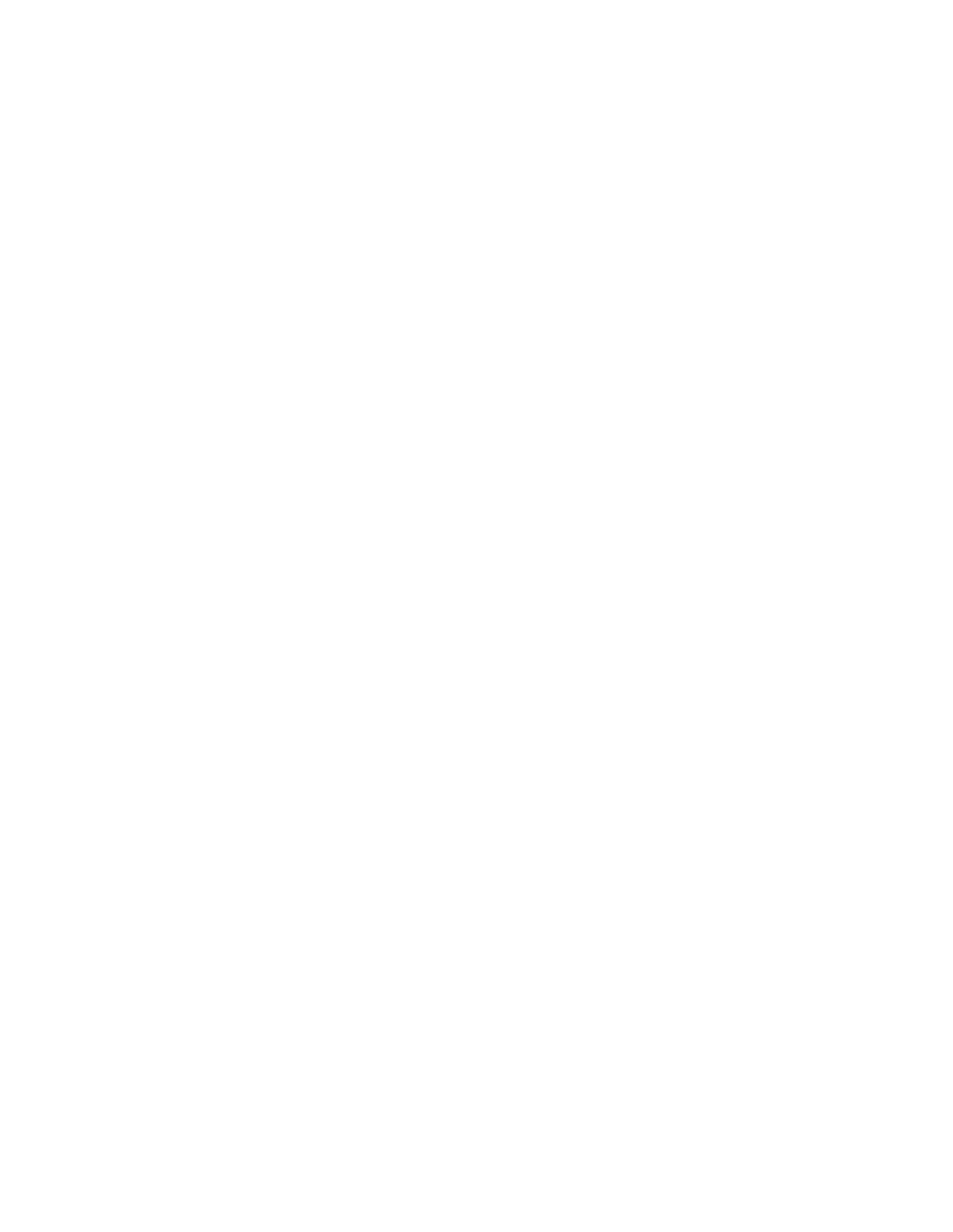

<span id="page-8-0"></span>**CHAPTER 1:**

**Declaratory, Administrative and Interpretative Provisions**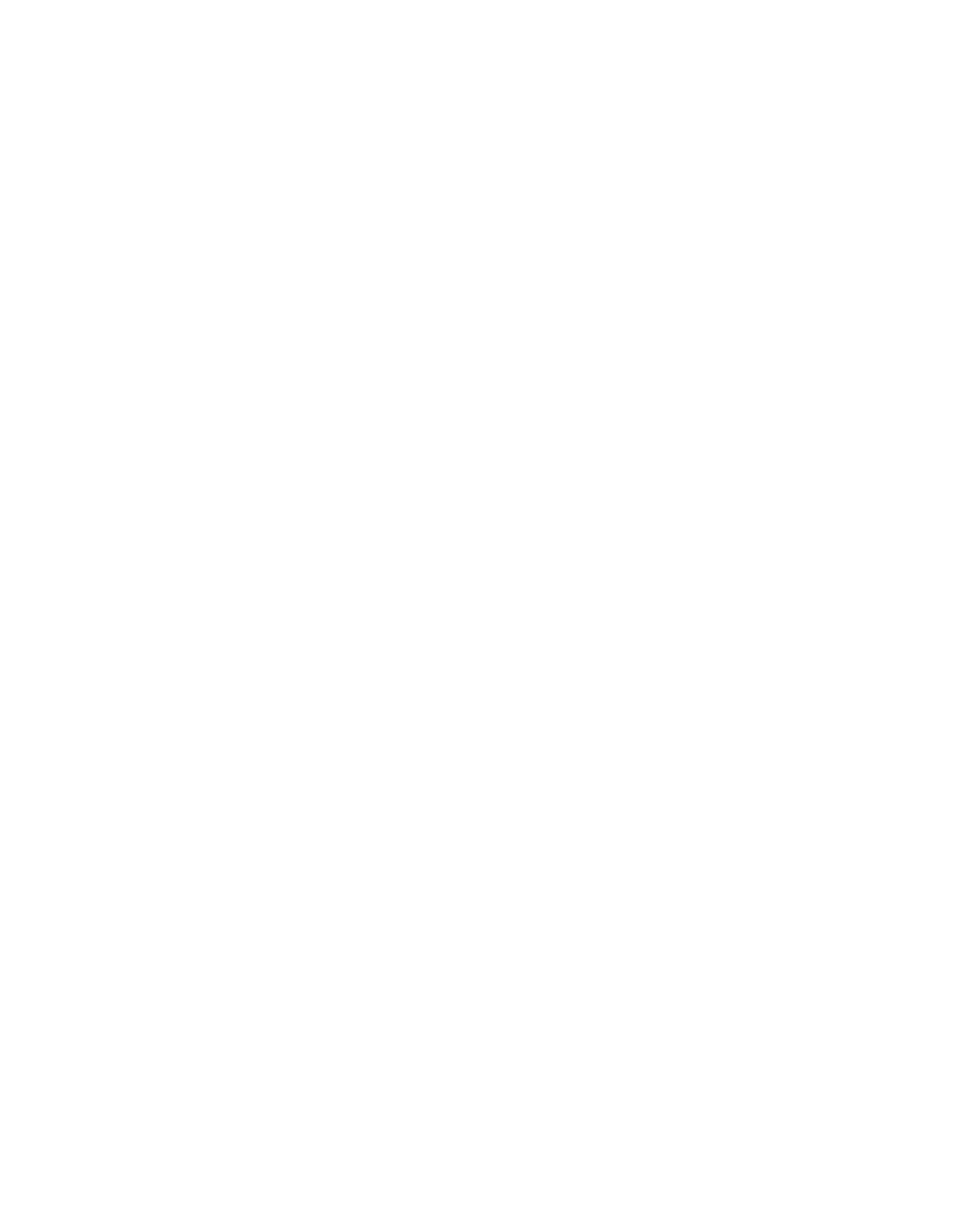**[0](#page-14-1)**

**Declaratory, Administrative and Interpretative Provisions** 

# <span id="page-10-0"></span>**Division 1.1: Declaratory Provisions**

## <span id="page-10-1"></span>**1.1.1 Title of the by-law**

This by-law bears the title *« By-Law Concerning the Occupation and Maintenance of Buildings »* and carries the number 443.

## <span id="page-10-2"></span>**1.1.2 Scope of the by-law and subject territory**

The present by-law, of which the provisions are imposed on all persons, applies to the whole territory of the Village of Senneville.

#### <span id="page-10-3"></span>**1.1.3 Incompatibility with other by-laws or laws**

Conforming to the present by-law does not absolve the obligation to obey the other laws or by-laws of the provincial or federal government as well as any other applicable municipal by-law.

## <span id="page-10-4"></span>**1.1.4 Part-by-part adoption**

The municipal Council of Village of Senneville hereby declares that it is adopting the present by-law, chapter by chapter, division by division and section by section, paragraph by paragraph and subparagraph by sub-paragraph, so that if a part of the present by-law were to be declared null and void by a tribunal, such a decision would have no effect on the other parts of the by-law, except in cases where the significance and scope of the by-law or of one of its provisions should be altered or modified as a result.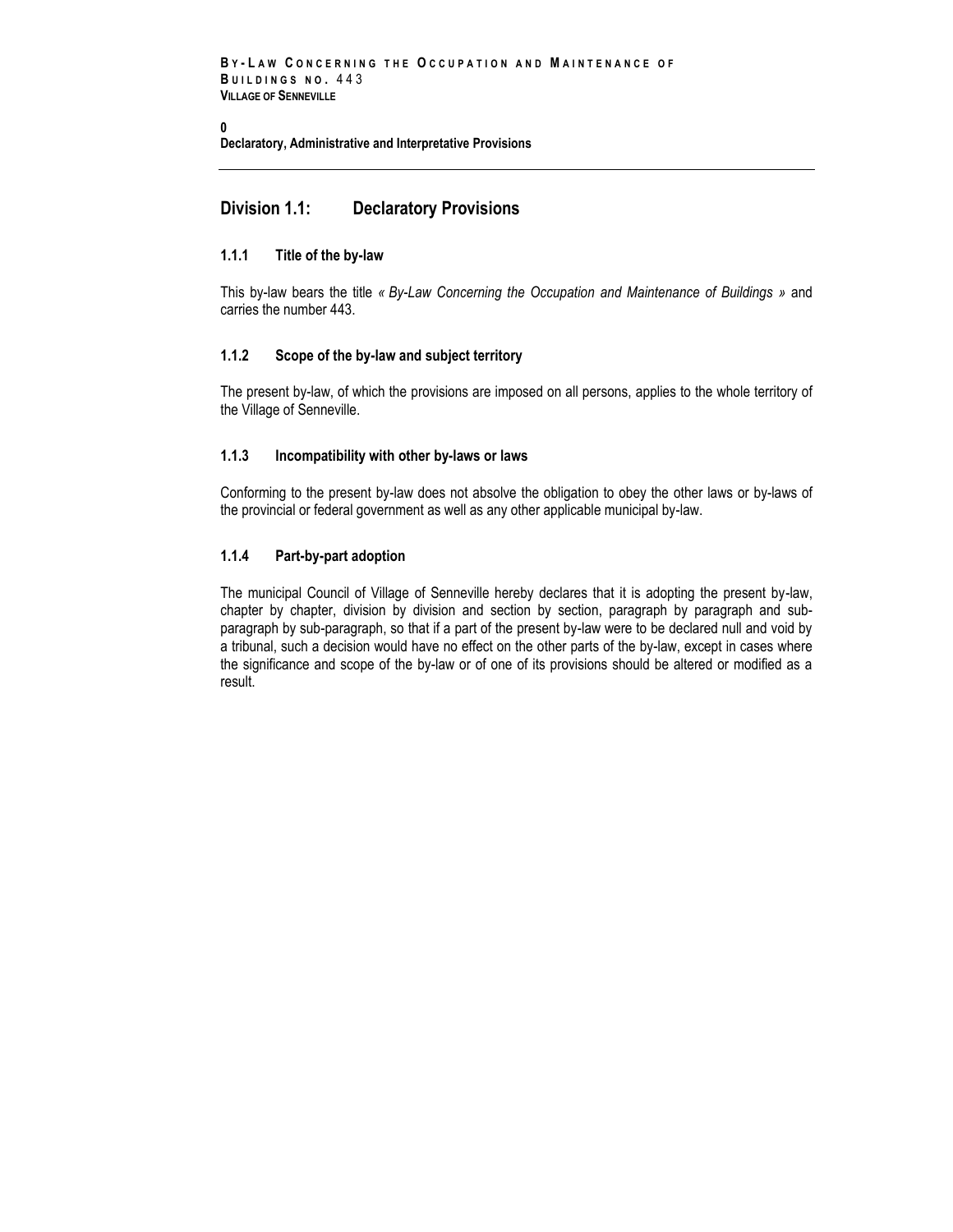```
B Y - L A W C O N C E R N I N G T H E O C C U P A T I O N A N D M A I N T E N A N C E O F 
B U I L D I N G S N O . 443
VILLAGE OF SENNEVILLE
```
#### **[0](#page-14-1) Declaratory, Administrative and Interpretative Provisions**

# <span id="page-11-0"></span>**Division 1.2: Administrative Provisions**

## <span id="page-11-1"></span>**1.2.1 Administration and application of the by-law**

The administration and application of the present by-law are entrusted to any person nominated as a « designated official », by resolution of the Municipal Council.

## <span id="page-11-2"></span>**1.2.2 Powers of the designated official**

The powers of the designated official are stated in the *Permits and Certificates By-Law.*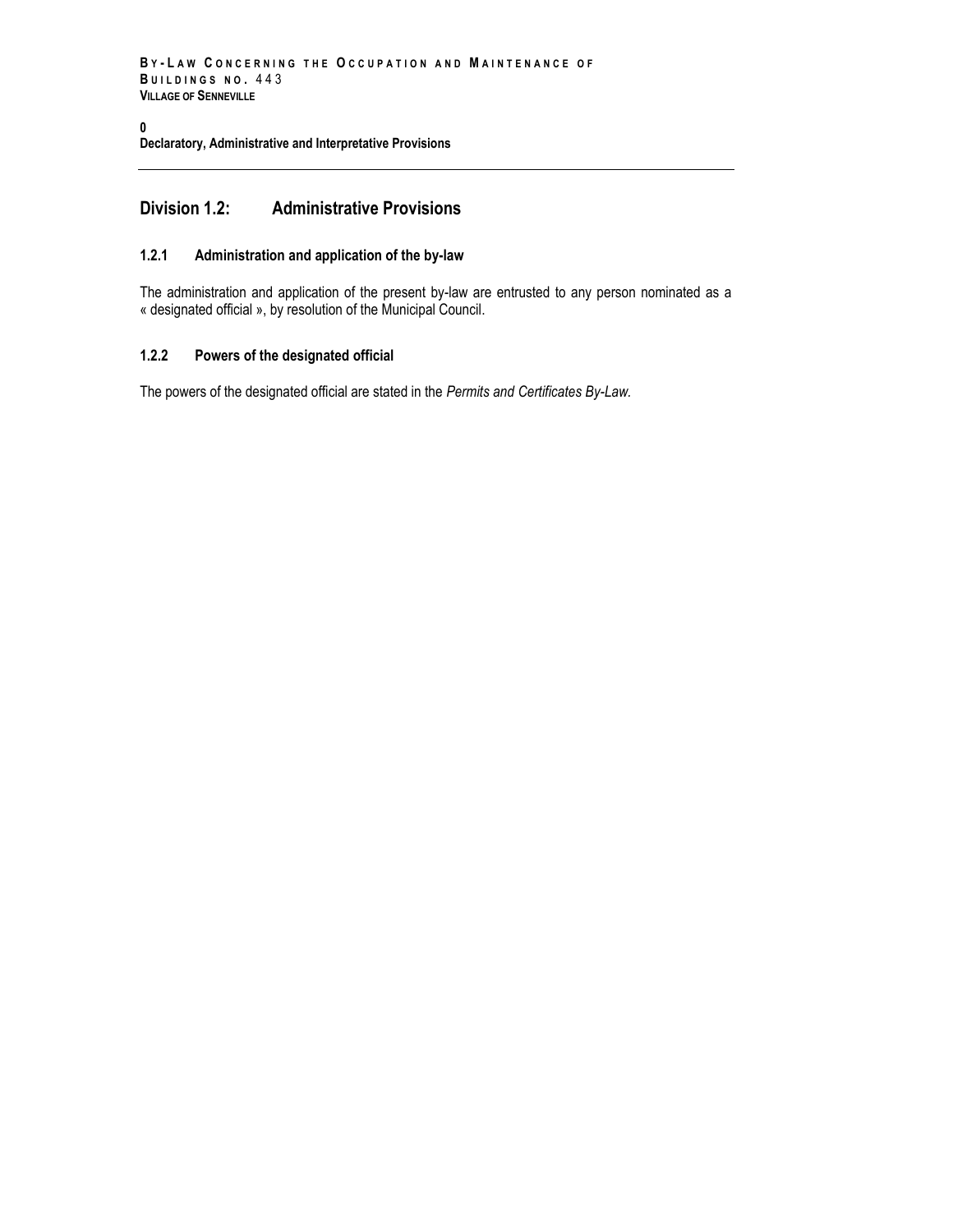**[0](#page-14-1)**

**Declaratory, Administrative and Interpretative Provisions** 

# <span id="page-12-0"></span>**Division 1.3: Interpretative Provisions**

## <span id="page-12-1"></span>**1.3.1 Interpretive provisions**

When two standards or provisions of the present by-law apply to a use, building, lot or any other object governed by the present by-law, the following rules apply:

- 1. A specific standard or provision prevails over a general provision;
- 2. The most restrictive provision prevails.

Unless the context specifies otherwise, it is understood that:

- 1. The use of the words « MUST » and « SHALL » implies an absolute obligation;
- 2. The use of the verb « CAN » implies a non-obligatory option, except in the expression « CANNOT » which means « MUST NOT »;
- 3. The word « WHOMEVER » includes individuals and corporations.

The table of contents and the chapter titles, the divisions and the sections of the present by-law are provided to improve the text's readability. In the case of contradiction between the text and the concerned title(s) in the Table of Contents, the text prevails.

Plans, appendices, tables, graphics, and symbols and all forms of expression contained in the present by-law aside from the text, are an integral part of the by-law for all legal purposes.

The dimensions, areas and other measures stated in the by-law are expressed in units of the International System.

#### <span id="page-12-2"></span>**1.3.2 Numbering**

The numbering method used in this by-law is the following (when the section's text does not contain numbering related to a paragraph or sub-paragraph, it is referred to as an indented line):

- 1. Chapter<br>11 Division
- Division
- 1.1.1 Section
	- Indented
		- 1. Paragraph
		- a) Sub-paragraph

## <span id="page-12-3"></span>**1.3.3 Terminology**

Unless there is an explicit indication of the contrary or unless the context indicates otherwise, the expressions, terms and words have the meaning and application attributed to them in the *Permits and Certificates By-Law.*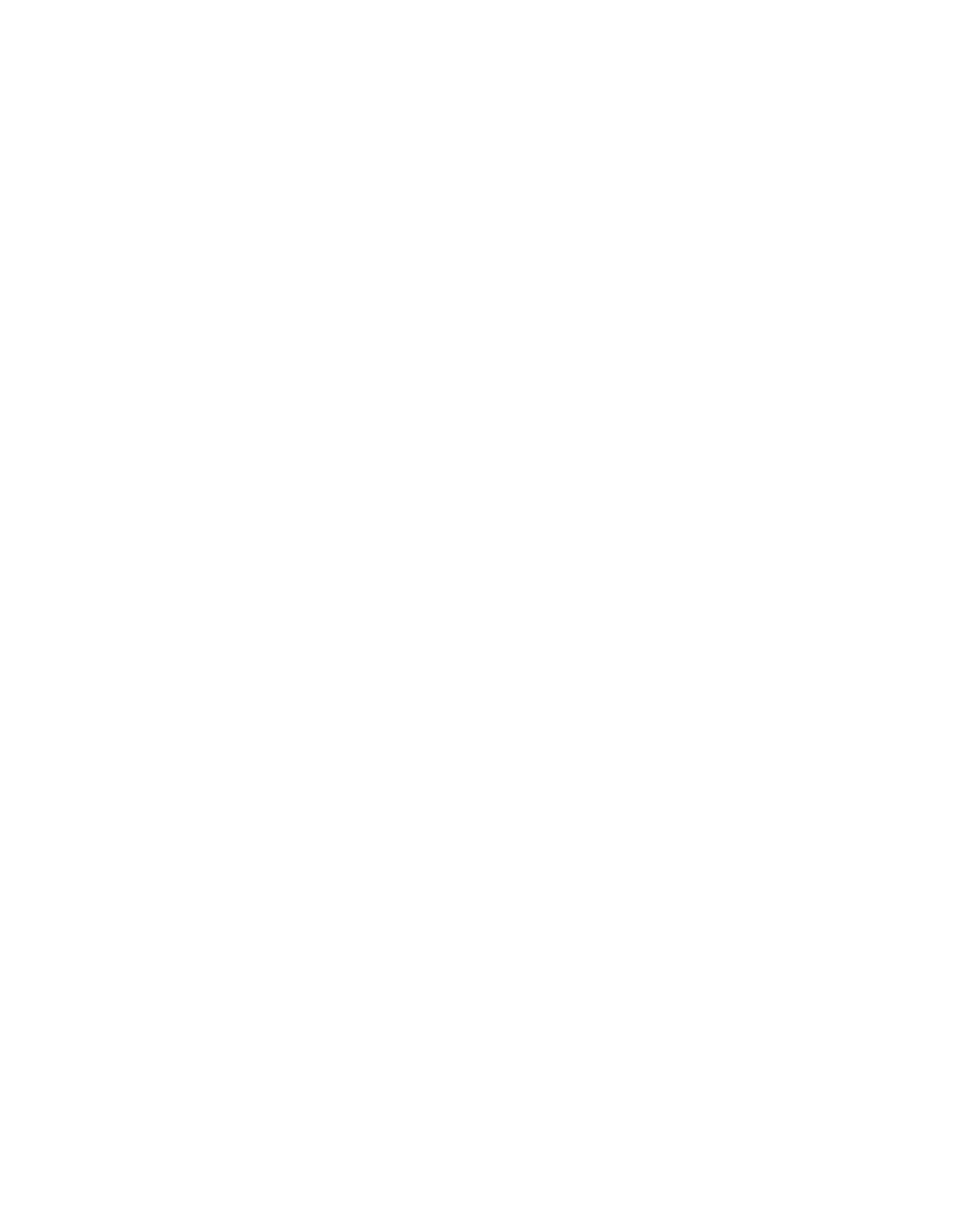

<span id="page-14-0"></span>**CHAPTER 2:**

<span id="page-14-1"></span>**Provisions Relating to the Occupation and Maintenance of a Building**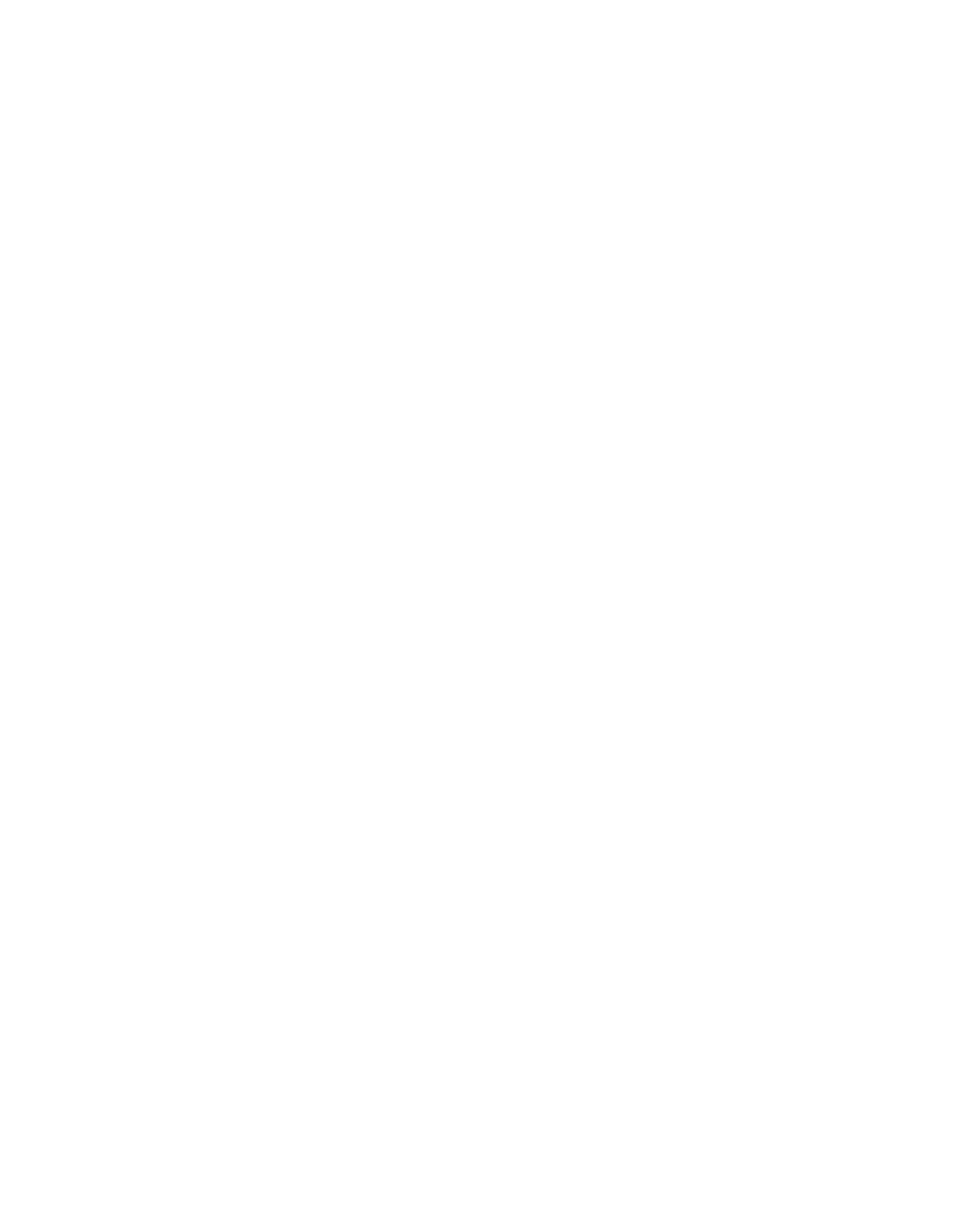```
B Y - L A W C O N C E R N I N G T H E O C C U P A T I O N A N D M A I N T E N A N C E O F 
B U I L D I N G S N O . 443
VILLAGE OF SENNEVILLE
```
**[0](#page-14-1)**

**Provisions Relating to the Occupation and Maintenance of a Building**

# <span id="page-16-0"></span>**Division 2.1: General Provisions**

## <span id="page-16-1"></span>**2.1.1 Scope of application**

<span id="page-16-2"></span>The present by-law applies to all main and accessory building or part of a building.

### **2.1.2 Responsibility of the owner**

The owner of an immovable must respect the standards relating to immovables contained in the present by-law.

## <span id="page-16-3"></span>**2.1.3 Requirements relating to the occupation and maintenance of a building**

The requirements relating to the occupation and maintenance of a building are the following:

- 1. A building or part of a building must be maintained in order to not appear dilapidated, derelict or in an apparent and continuous state of abandonment;
- 2. A building or part of a building must be maintained in order to preserve a clean and uniform appearance;
- 3. A building or part of a building must be sufficiently solid to resist the strains (load, pressure, etc.) to which it is exposed, including the natural elements;
- 4. A building or part of a building must be conserved in good condition so that it may serve the use for which it is designed, and to prevent all causes of danger and accidents;
- 5. A building or part of a building must be maintained in a good state that will ensure its conservation and avoid its deterioration;
- 6. A building or part of a building must be maintained in a state that prevents the infiltration of water, air, snow, vermin or rodents.

In all of the cases stated in the first paragraph, the building or part of building must be renovated accordingly.

Without limitation, a part of a building can be a projection, a decorative element, exterior cladding material, including paint and stain, eavestroughs, openings, etc. For the purpose of the present by-law, balconies, decks, porches, exterior staircases and any other attached element to the main or accessory building are considered parts of the concerned building.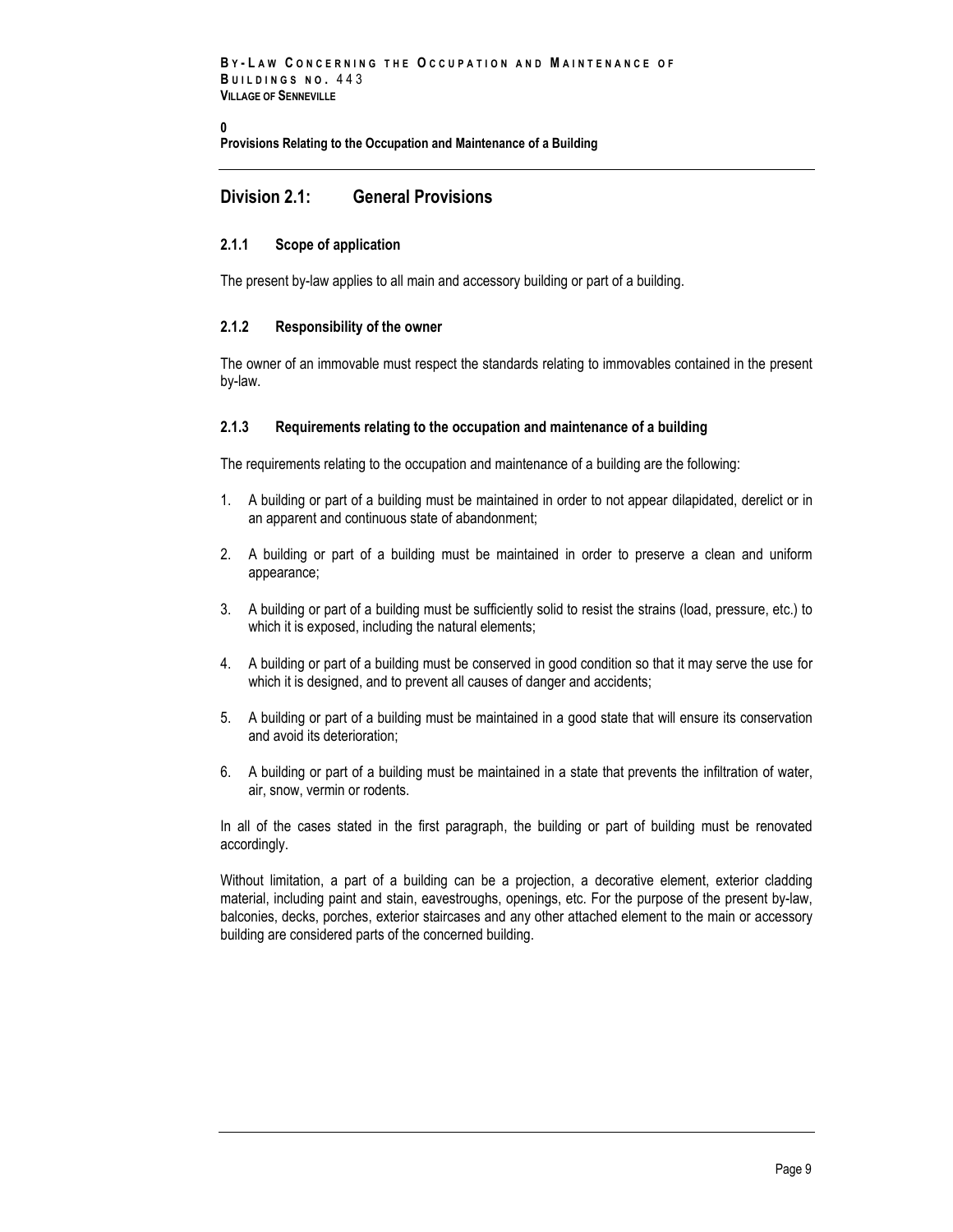#### **[0](#page-14-1) Provisions Relating to the Occupation and Maintenance of a Building**

# <span id="page-17-0"></span>**Division 2.2: Procedures and Interventions of the Village**

## <span id="page-17-1"></span>**2.2.1 Obligation to carry out the required works**

When the designated official notes an infraction to the present by-law, he/she will draft a notice of noncompliance and will send it to the owner, indicating the required works and the timeframe in which they must be completed. The owner shall obtain a permit or certificate for the carrying out of works in conformity with the *Permits and Certificates By-Law.*

The designated official can grant additional time extensions for the completion of required works, according to the extent of required works.

The designated official may appoint a professional resource to evaluate and report in writing on the state of the building.

The designated official can request from the owner that he provide a professional report or that tests be made on the materials and the functional and structural building elements or on the foundation's condition.

## <span id="page-17-2"></span>**2.2.2 Failure to carry out the required works**

In the case where the owner fails to carry out the works required in section 2.2.1, the Superior Court can authorize, upon motion of the Village of Senneville, that the latter carry out these works and claim their costs from the owner. The motion is treated and ruled on urgently.

The cost of works completed on the immovable represent a prior claim, with the same rank and standing as the claims contained in paragraph 5 of section 2651 of the *Civil Code of Quebec*. This cost is guaranteed as a legal hypothec on the immovable.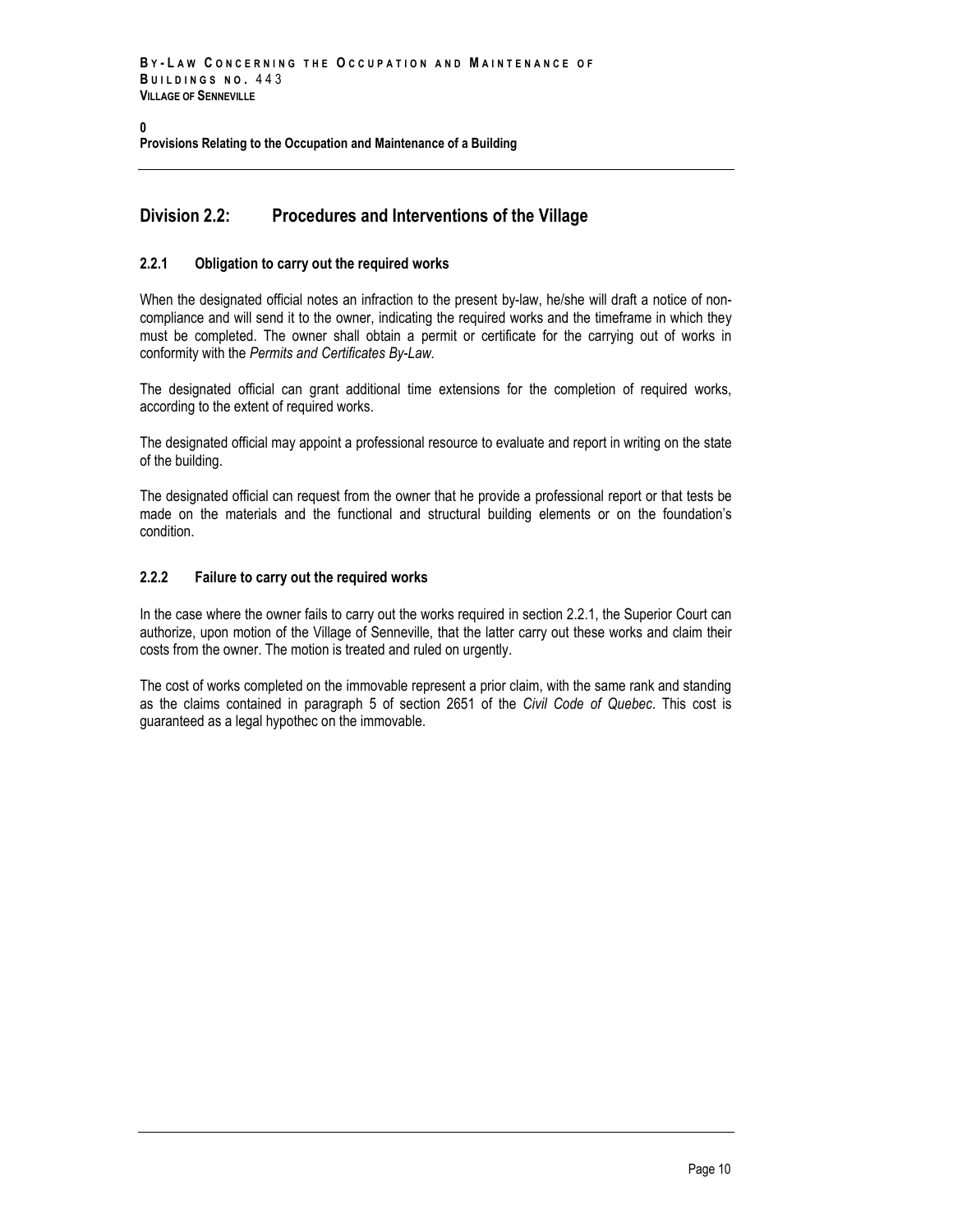

<span id="page-18-0"></span>**CHAPTER 3:**

**Final Provisions**